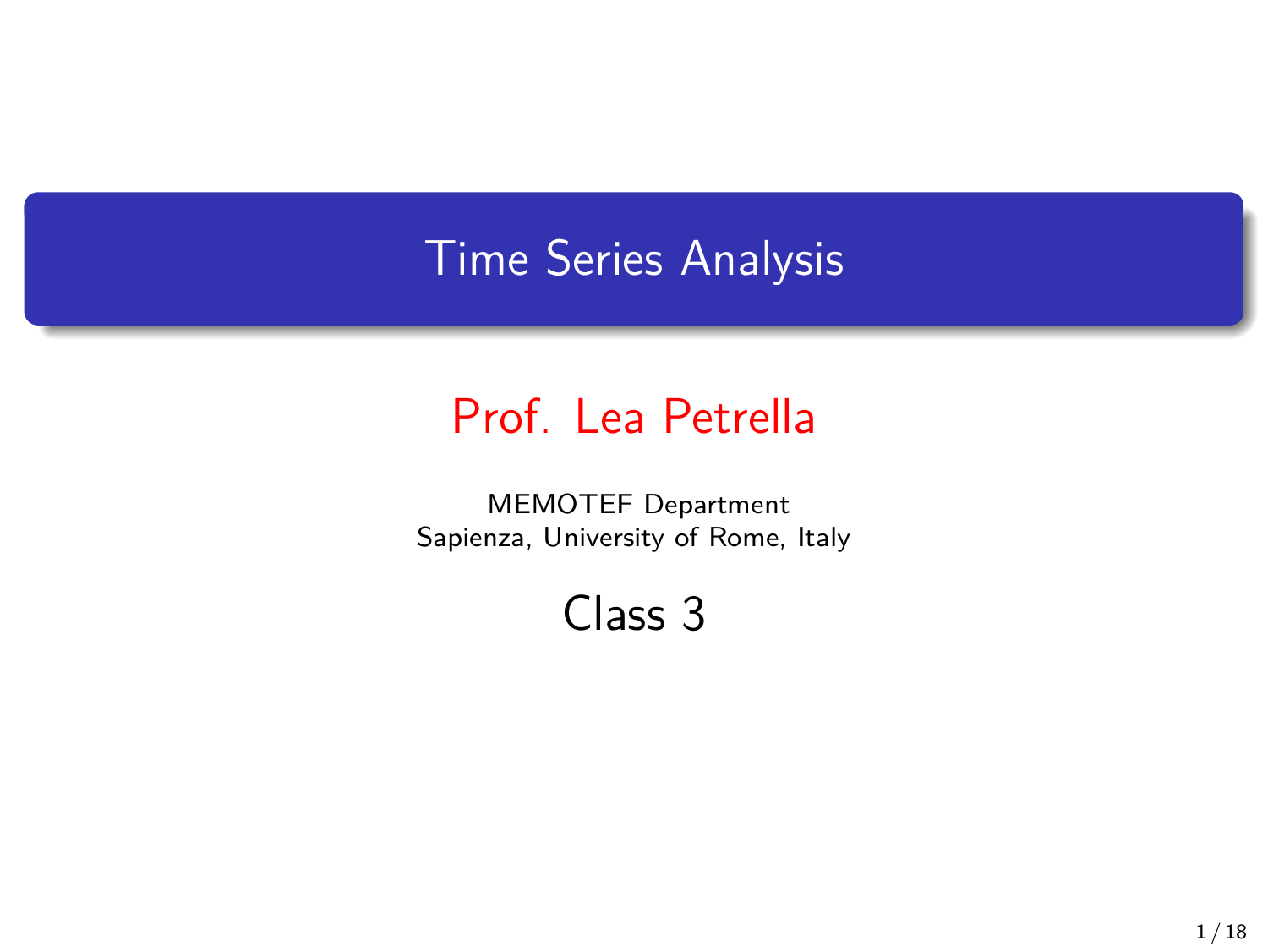- Example 2. Process with trend. The following process  $X_t = \alpha + \beta t + \epsilon_t$  with  $\epsilon_t \sim \textit{WN}(0, \sigma^2)$  is non- stationary (in mean...although it is stationary in variance!)
- o In fact:
- $\mathbf{E}(X_t) = \alpha + \beta t$  $\gamma(0) = \sigma^2$  $\gamma(h) = \mathsf{Cov}(X_t, X_{t+h}) = \mathbb{E}\left[\left(X_t - \mathbb{E}(X_t)\right)\left(X_{t+h} - \mathbb{E}(X_{t+h})\right)\right]$  $=$   $\mathbb{E}[(\alpha + \beta t + \epsilon_t - (\alpha + \beta t))(\alpha + \beta (t + h) + \epsilon_{t+h} - (\alpha + \beta (t + h)))]$  $=\mathbb{E} \left[\epsilon_t \epsilon_{t+h}\right] = 0$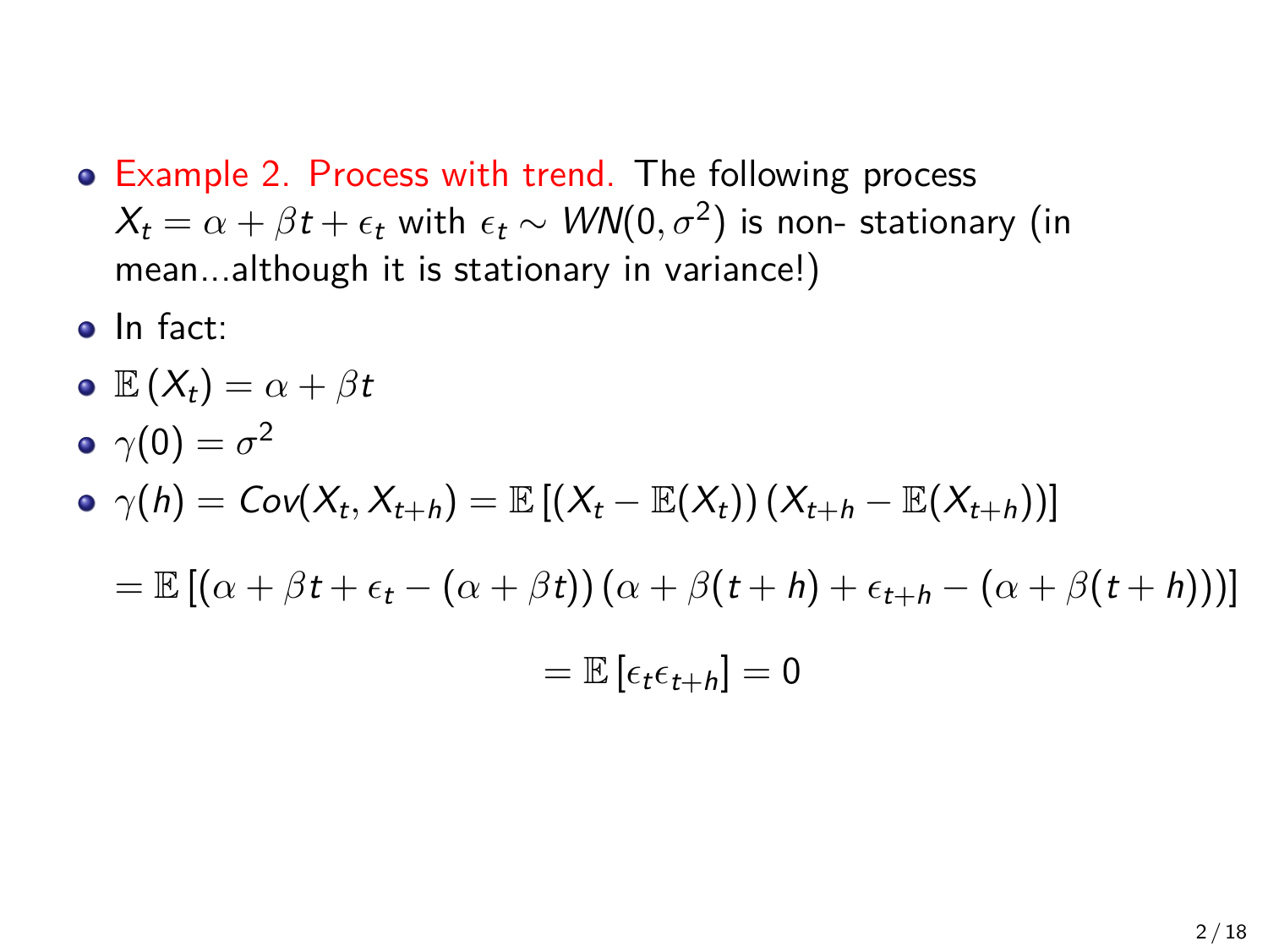



Figure: Model with trend equal to  $4 + 0.2t$  and  $N(0, 1)$ .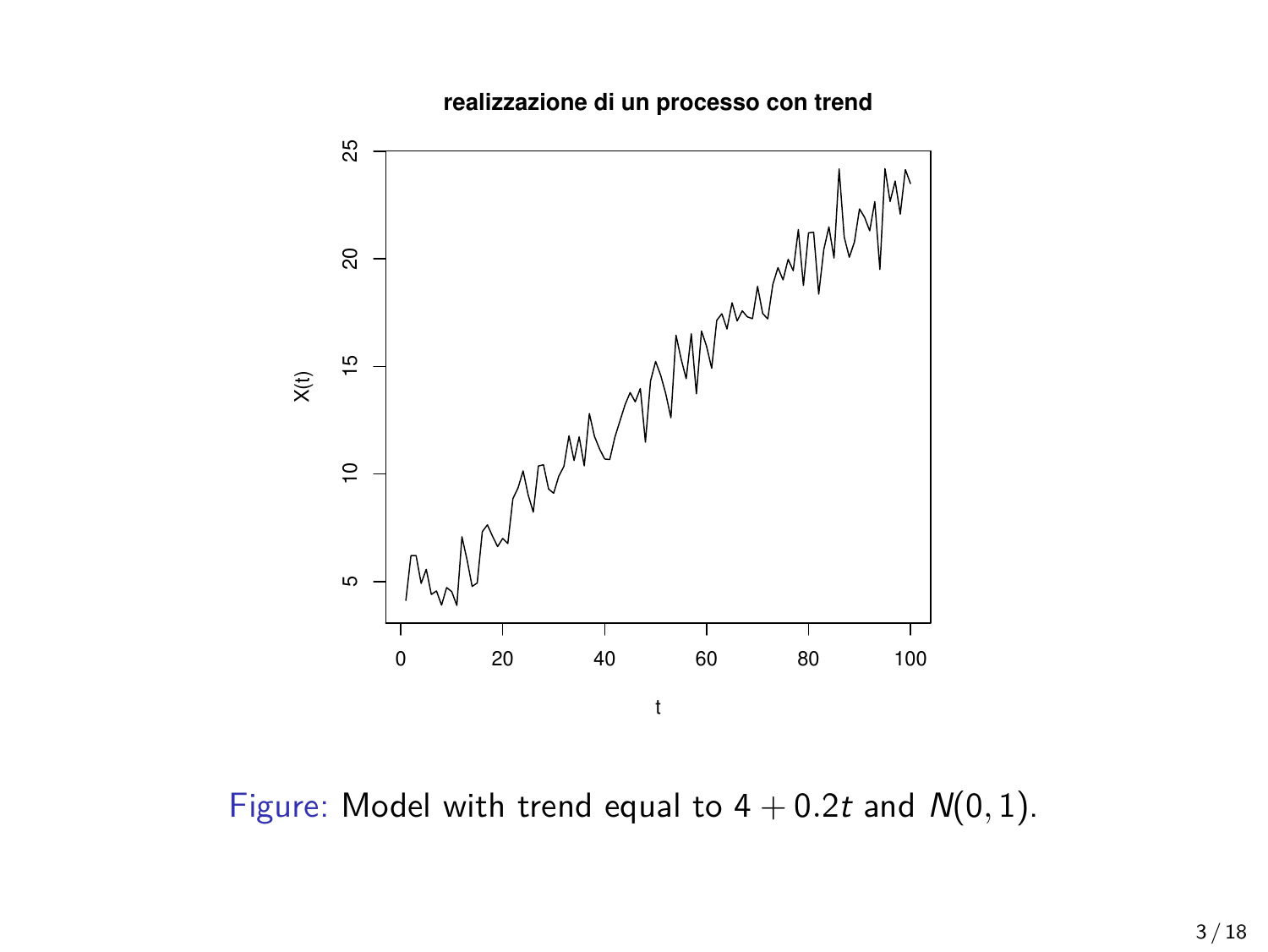Example 2. Random Walk. A random walk process is the easiest (non stationary) stochastic process one can think of and represents the position of a particle that moves randomly after *t* steps  $(t = 0, 1, 2, ...)$ .

$$
X_t = \epsilon_t + \epsilon_{t-1} + \ldots + \epsilon_0 = X_{t-1} + \epsilon_t.
$$

If the movement of the particle is such that  $P(\epsilon_t = 1) = \frac{1}{2}$  and  $P(\epsilon_t = -1) = \frac{1}{2}$ , assuming that the process starts form the origin,  $\epsilon_0 = 0$ , we will obtain the following graphs: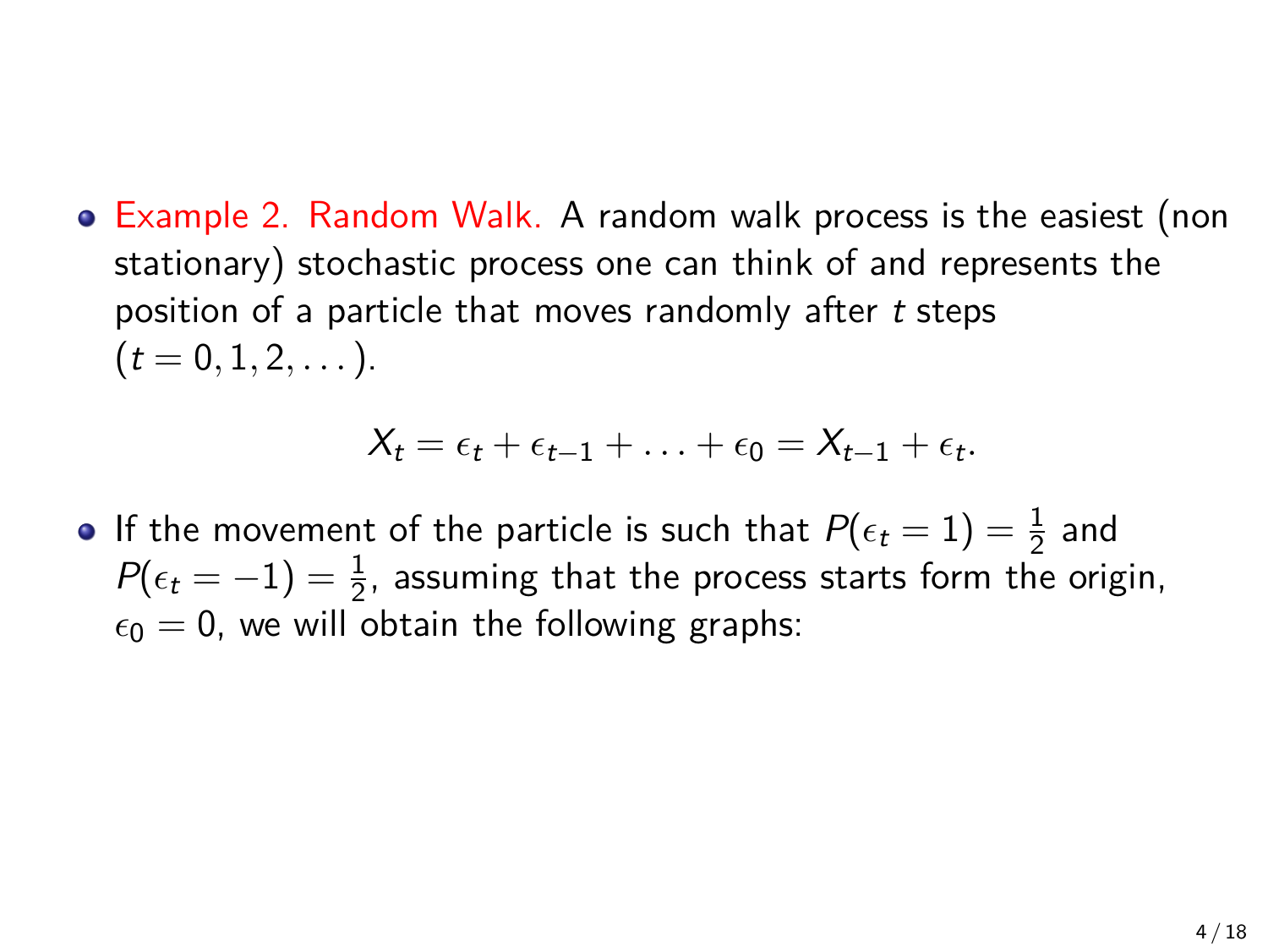







Figure: Representation of a Random Walk and its ACF. Non stationary process.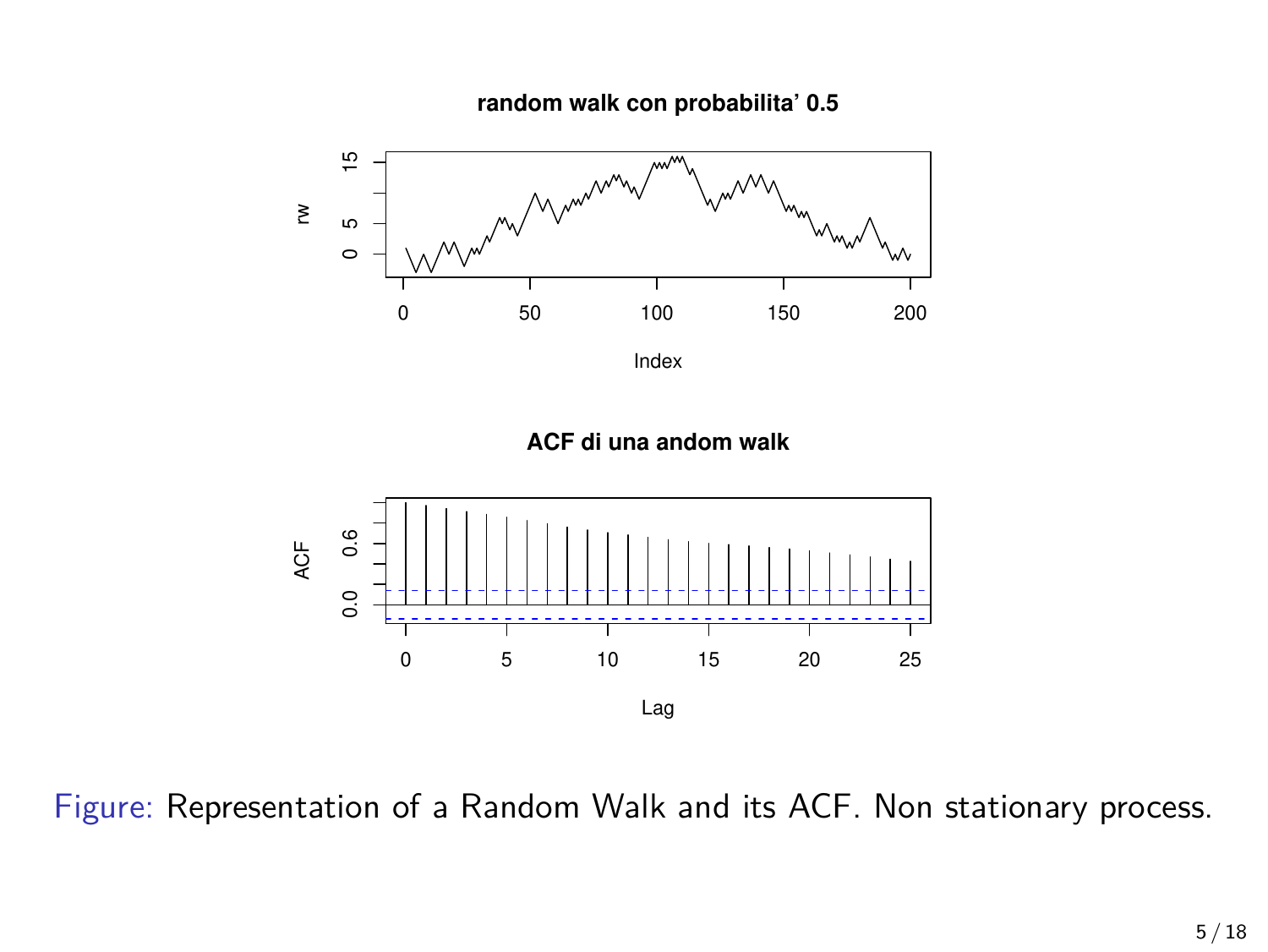• If we want to analytically evaluate the stationary property of  $X_t \sim \mathit{WN}(0, \sigma^2)$ , we have that

$$
\bullet \mathbb{E}(X_t) = \mathbb{E}(\epsilon_0 + \epsilon_1 + \ldots + \epsilon_{t-1} + \epsilon_t) = 0,
$$

- $\mathbb{V}$ *ar*( $X_t$ ) =  $\gamma$ (0) =  $\mathbb{V}$ *ar*( $\epsilon_0$  +  $\epsilon_1$  +  $\dots$  +  $\epsilon_t$ ) =  $t\sigma^2$ ,
- *γ*(*t*, *t* + *h*) = *Cov*(*X*<sub>*t*</sub>, *X*<sub>*t*+*h*</sub>) =  $\mathbb{E}(X_t, X_{t+h})$

$$
= \mathbb{E} [(\epsilon_0 + \epsilon_1 + \ldots + \epsilon_t), (\epsilon_0 + \ldots + \epsilon_t + \epsilon_{t+1} + \ldots + \epsilon_{t+h})] =
$$
  

$$
= \mathbb{E}(\epsilon_0^2 + \epsilon_1^2 + \ldots + \epsilon_t^2) = t\sigma^2.
$$

- The process is non-stationary in that the moments of order 2 depend on time *t*.
- The Random Walk is also called unit-root. We will discuss later the reason.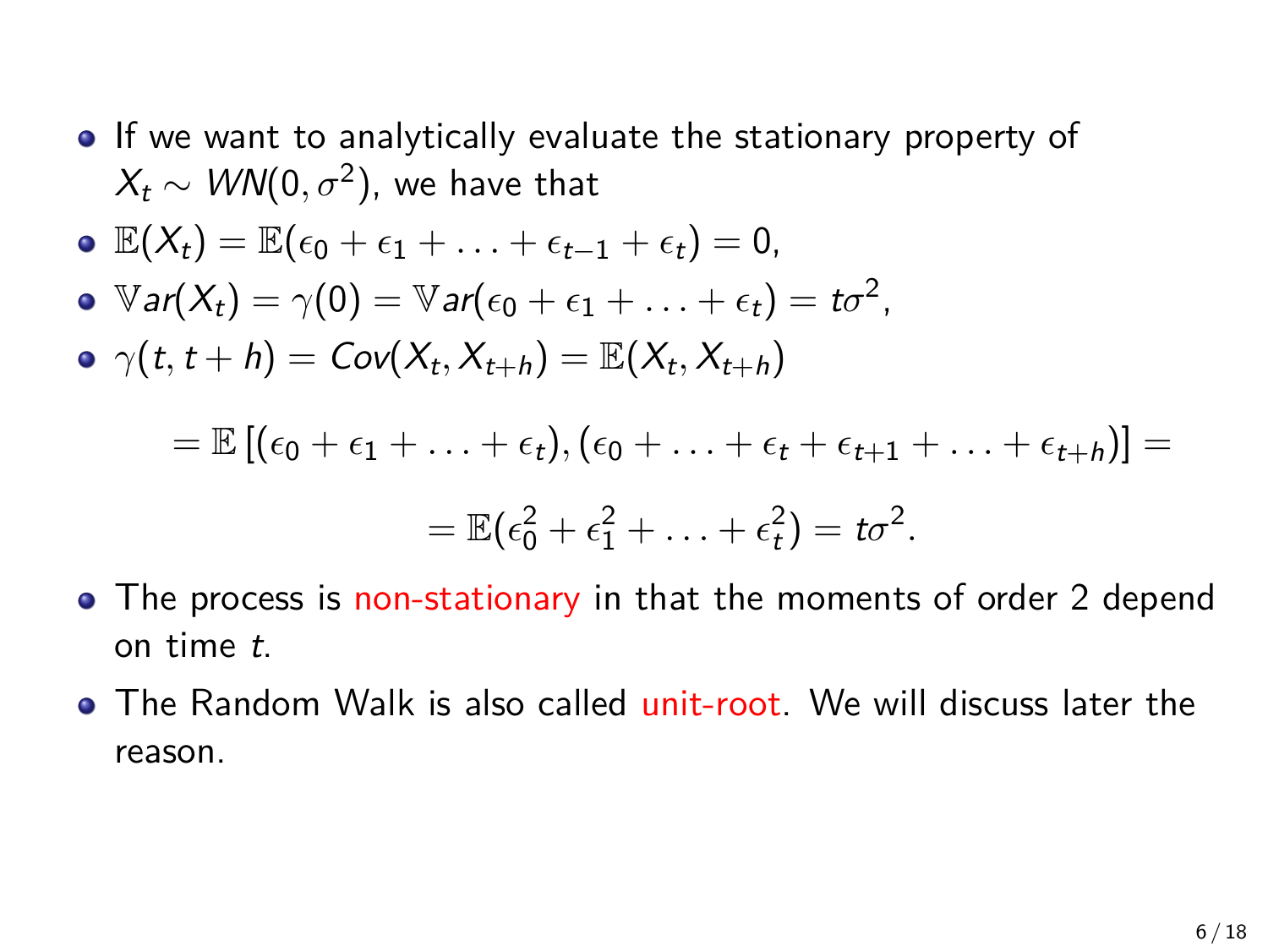- The ACF is important in order to understand if the process is stationary. It gives information on the existing dependence structure.
- If gives information on which kind of model can be used to study the process.
- It is then important to estimate the ACF generated by the observed data by using samples obtined.
- Let  $\{x_1, \ldots, x_n\}$  be the observed time series and

$$
\bar{x} = \frac{1}{n} \sum_{t=1}^{n} x_t
$$

be its sample mean.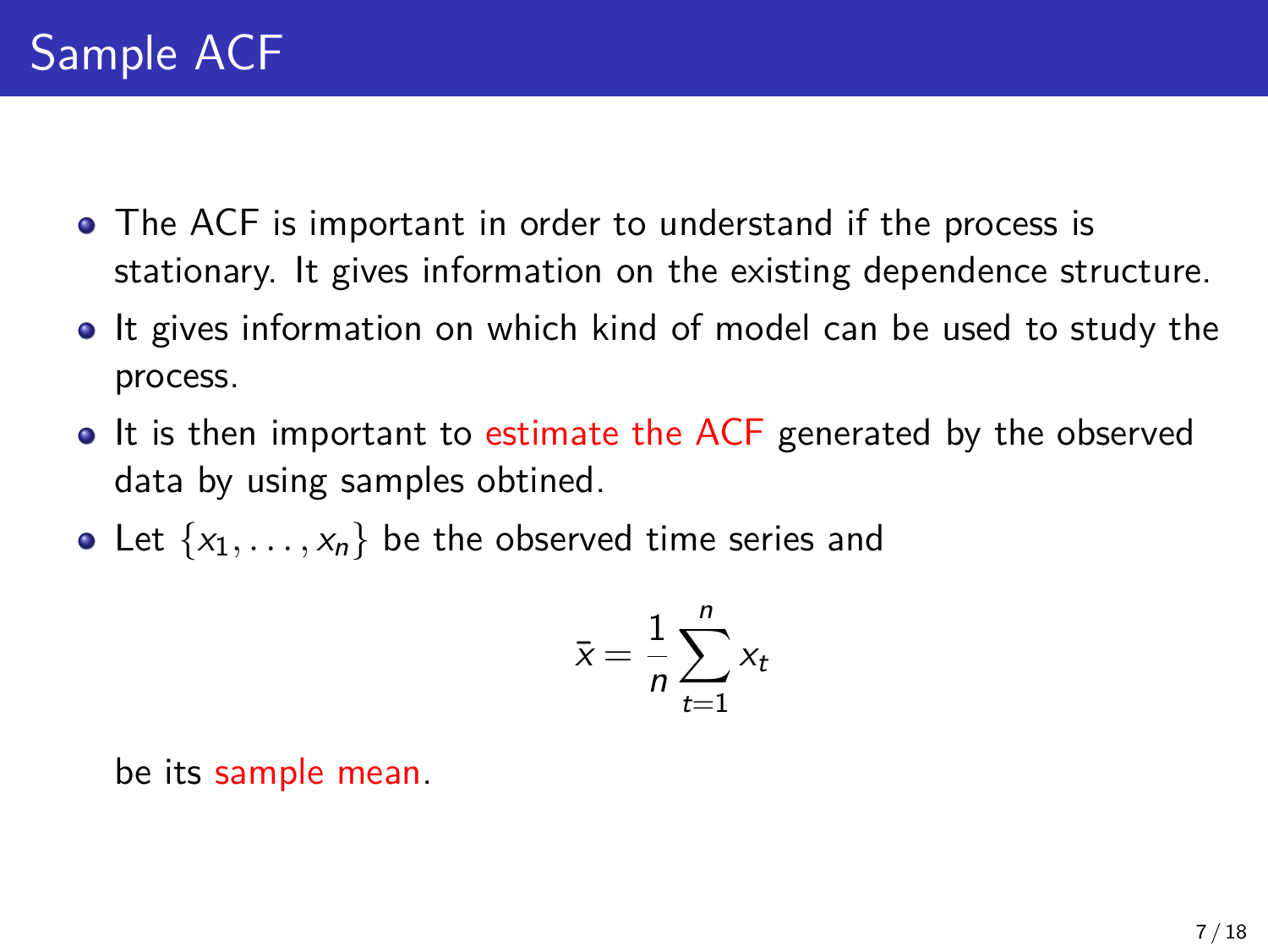• Then the sample autocovariance function is given by

$$
\hat{\gamma}(h) = \frac{1}{n} \sum_{t=h+1}^{n} (x_t - \bar{x}) (x_{t-h} - \bar{x})
$$

and the sample ACF is given by

$$
\hat{\rho}(h)=\frac{\hat{\gamma}(h)}{\hat{\gamma}(0)}.
$$

• For example, if the series has length  $n = 25$  then the estimate can be  $\hat{\rho}(0) = 1$ ,  $\hat{\rho}(1) = 0.387$ ,  $\hat{\rho}(2) = 0.164$ , . . . ,  $\hat{\rho}(13) = -0.265$ .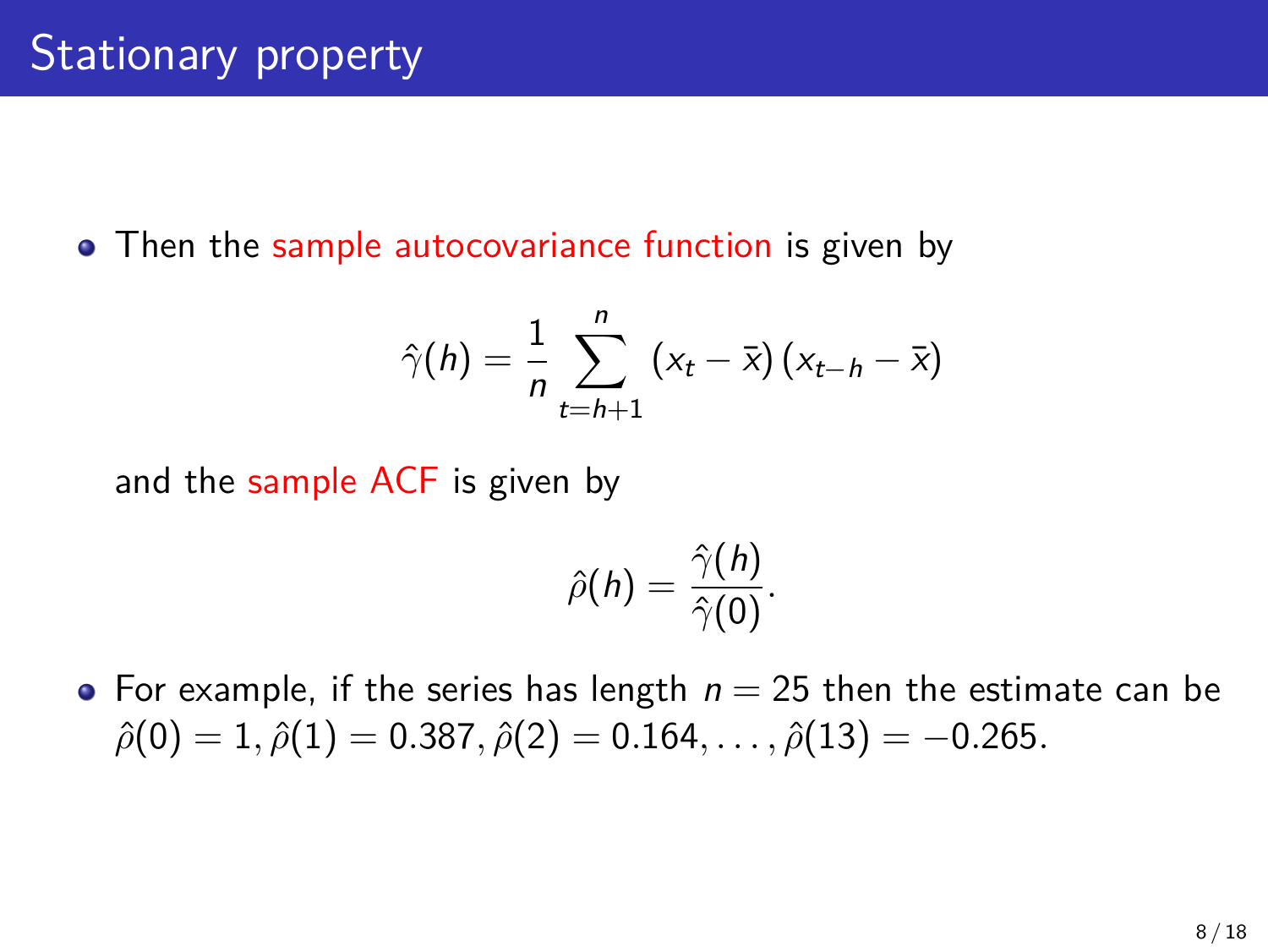- **•**  $\hat{\rho}(h)$  represents the autocorrelation function observed for the time series for different values of *h* and gives information about the ACF *ρ*(*h*) of the (unknown) process that generated the dataset.
- The graph of *ρ*ˆ(*h*) with respect to different lags *h* is defined as correlogram of *x<sup>t</sup>* .
- The correlogram gives information about the existing ACFs in the observed sample, that is information about serial dependence.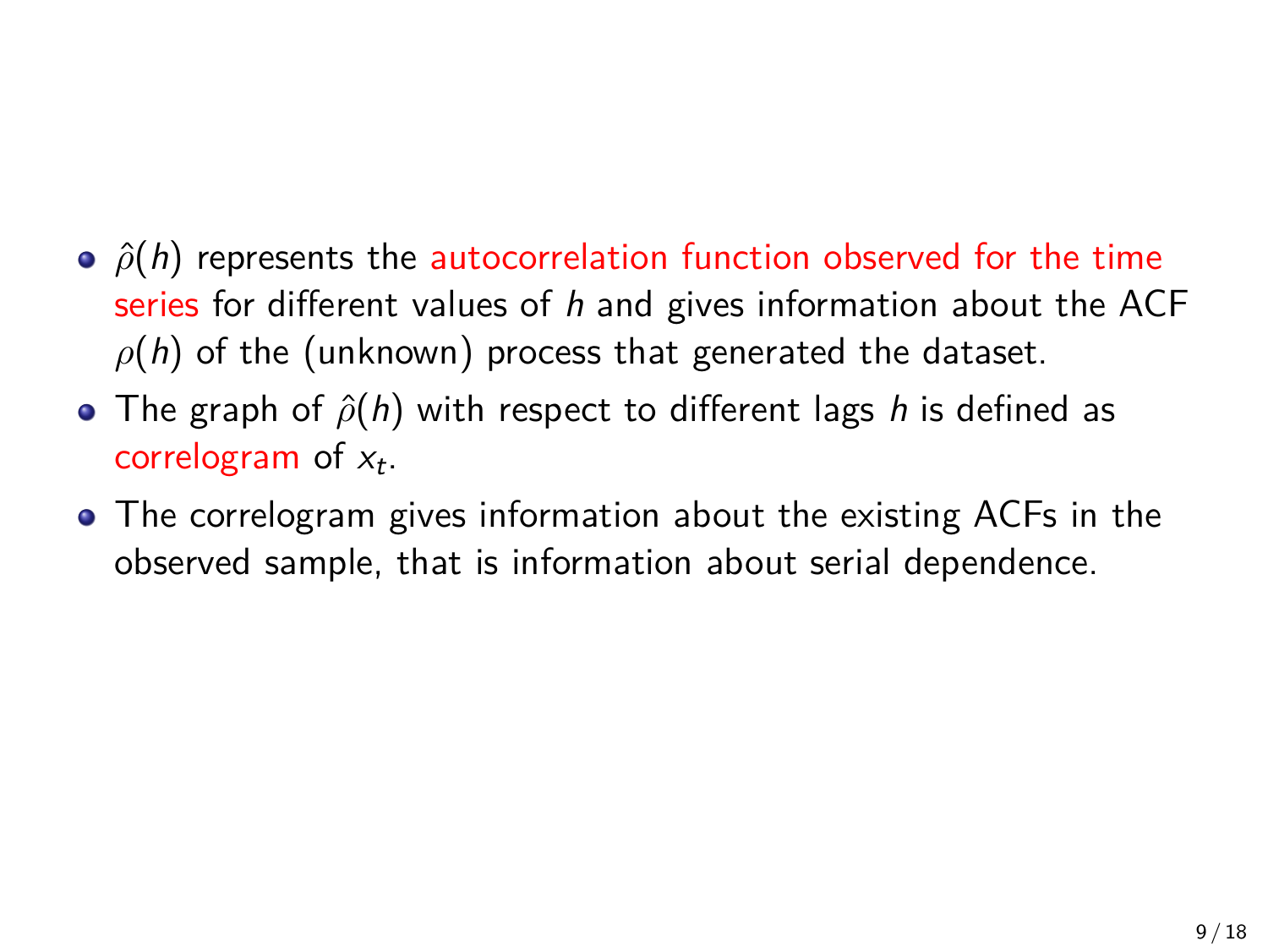**correlogramma con banda per processi stazionari**



Figure: Correlogram of a stationary series.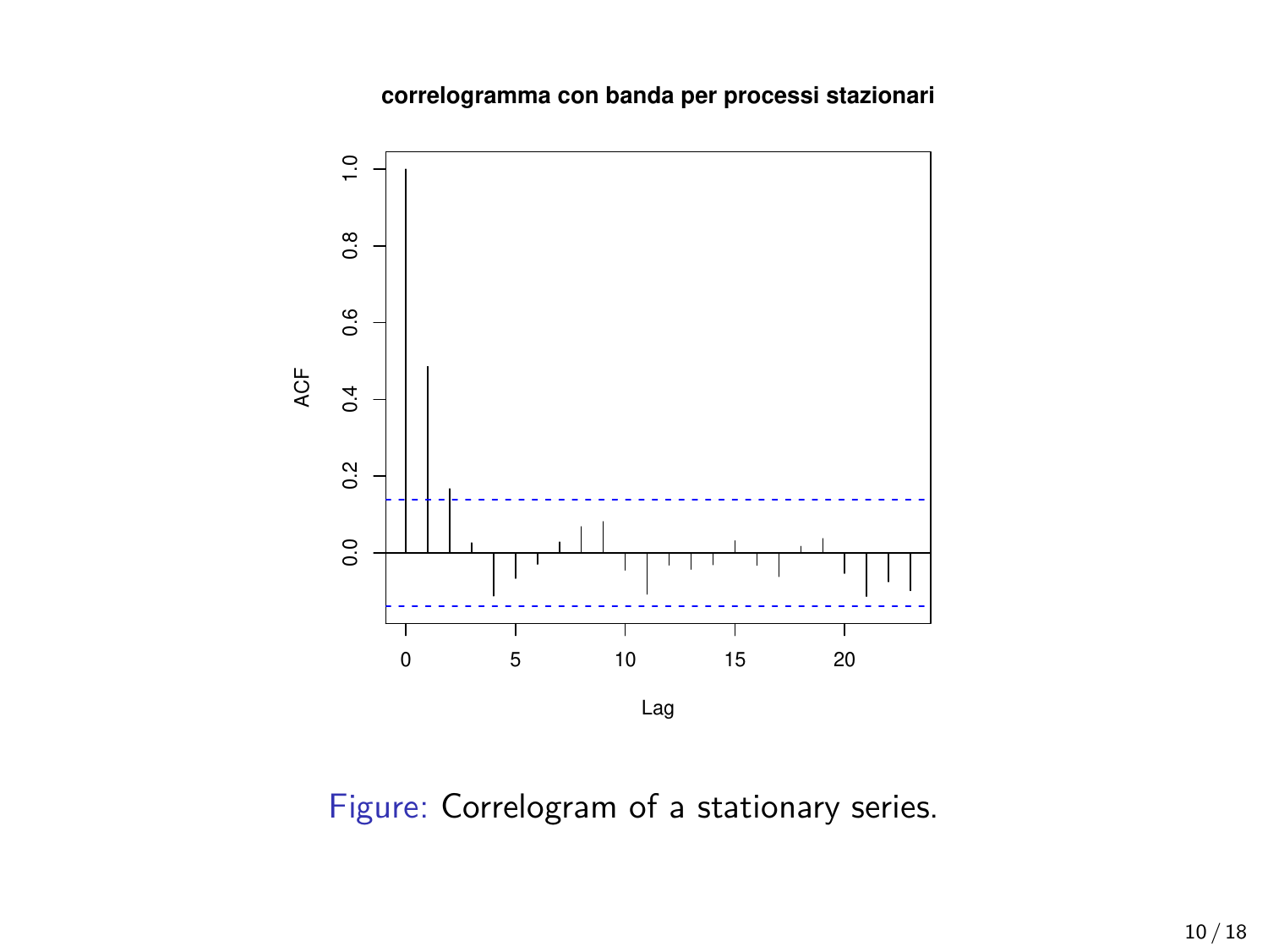• It can be shown that there is no ACF in the generating process (i.e., if  $\rho(h) = 0$  when  $h \neq 0$ ), that is, if the process is a white noise then in the observed series and sa *n* increases we have

$$
\hat{\rho}(h) \sim N(0, \frac{1}{n}).
$$

- **•** For a series without autocorrelation we expect that the estimated ACF decreses as *h* increases and that about 95% of the PACF lies in the interval  $\pm 1,96/\sqrt{n}$ .
- This means that in the plot of the ACF, the bars corresponding to the estimated autocorrelation that are inside the blue lines (the interval *±*1*,* 96*/ √ n*) can be considered null.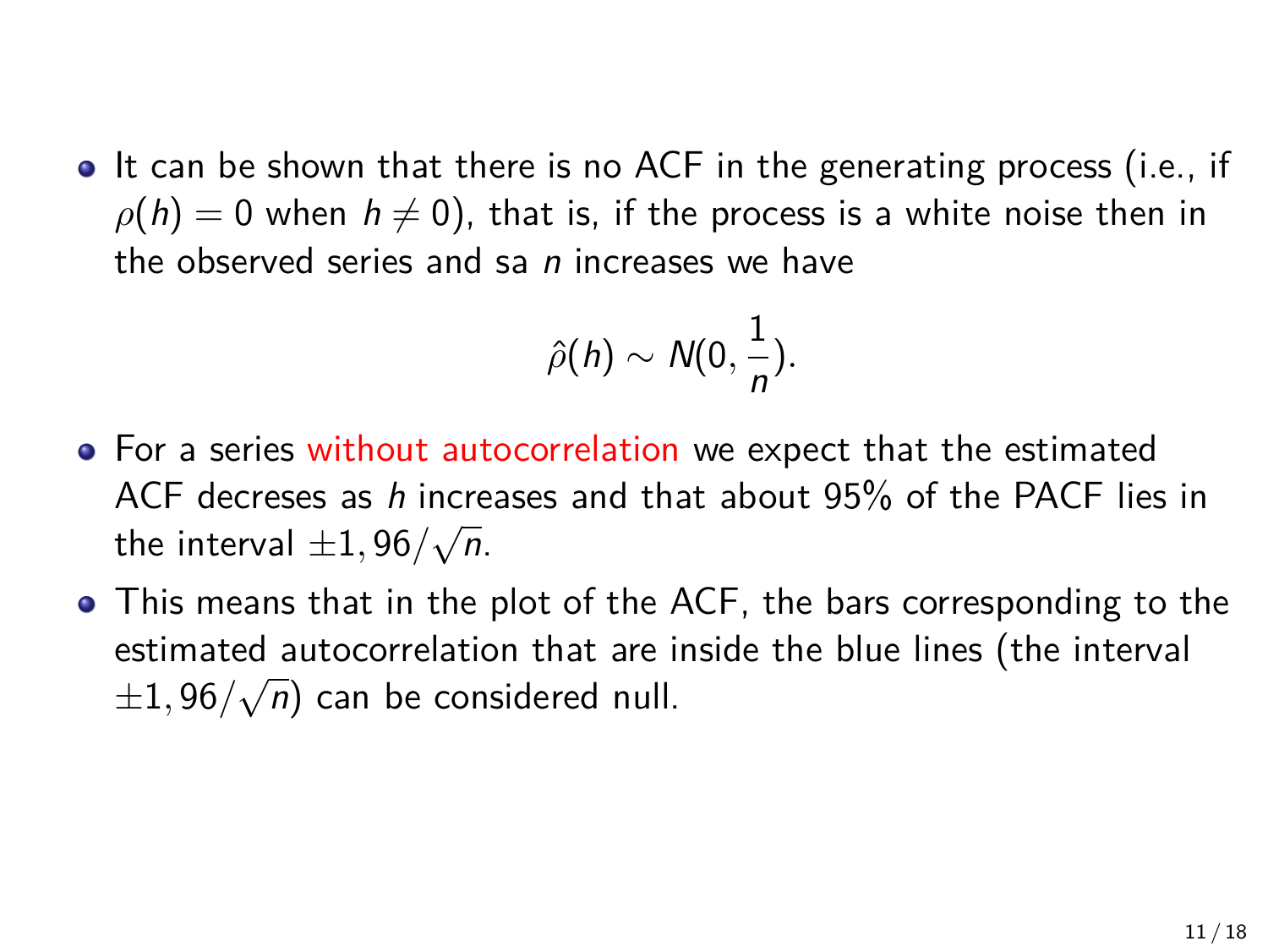• The ACF is considered to be significantly different from zero if its value lies outside the interval

$$
\left(-\frac{1,96}{\sqrt{n}},\frac{1,96}{\sqrt{n}}\right).
$$

- Values of *ρ*ˆ(*h*) inside the interval, although different for zero, suggest that the estimated autocorrelation can be due to randomness (i.e., not being a property of the process). Think about the correlogram of the white noise.
- Note, however, that even when there is no autocorrelation, we sometimes expect to see  $\hat{\rho}(h)$  outside the blue lines.
- That is, when computing the ACF for the first 30 ACF coefficients, we can expect to see one, two or even three ouside the blue lines.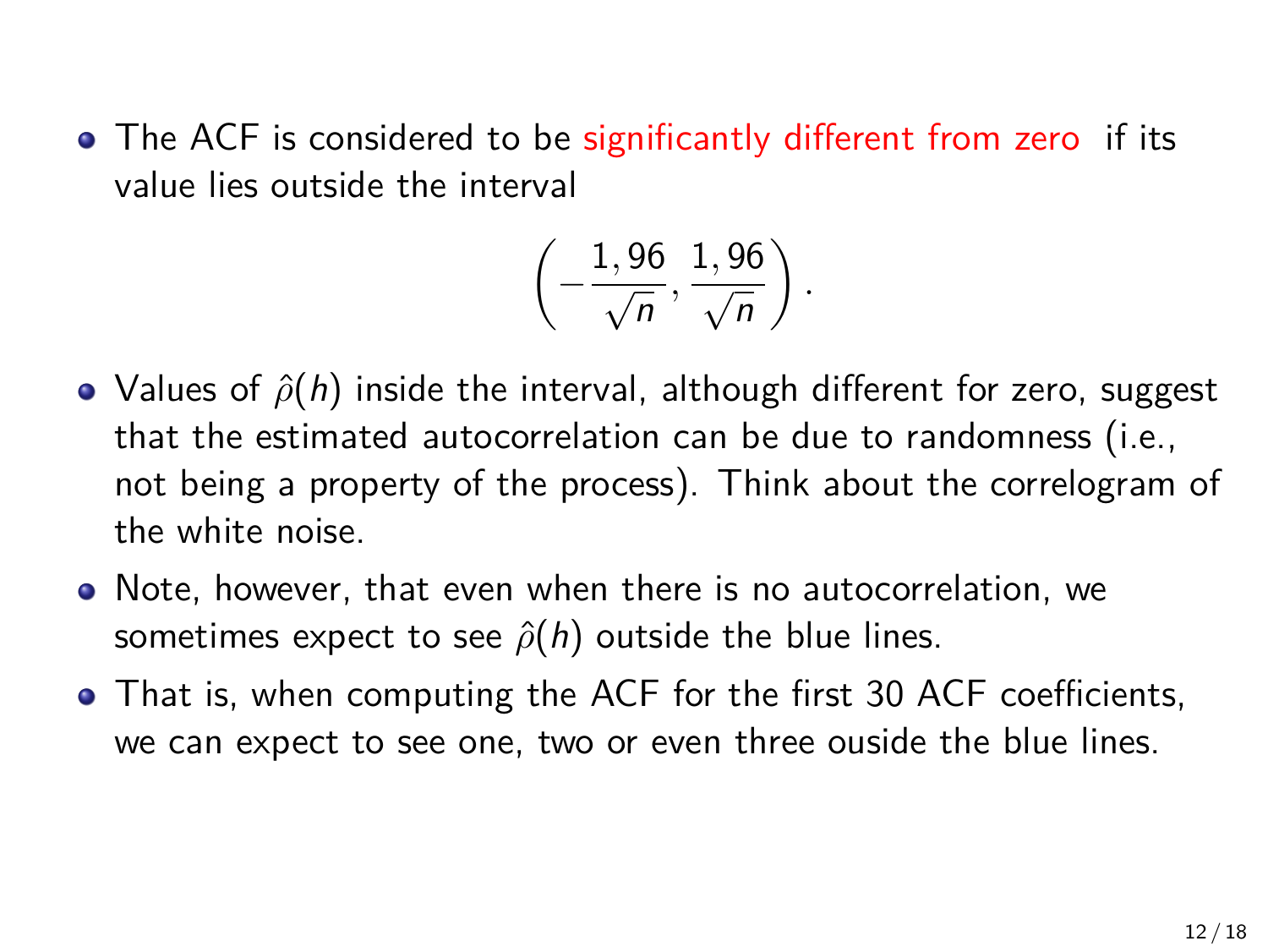**correlogramma con banda per processi stazionari**



Figure: The blue lines correspond to the interval  $\pm 1,96/\sqrt{n}$  per  $n = 200$ .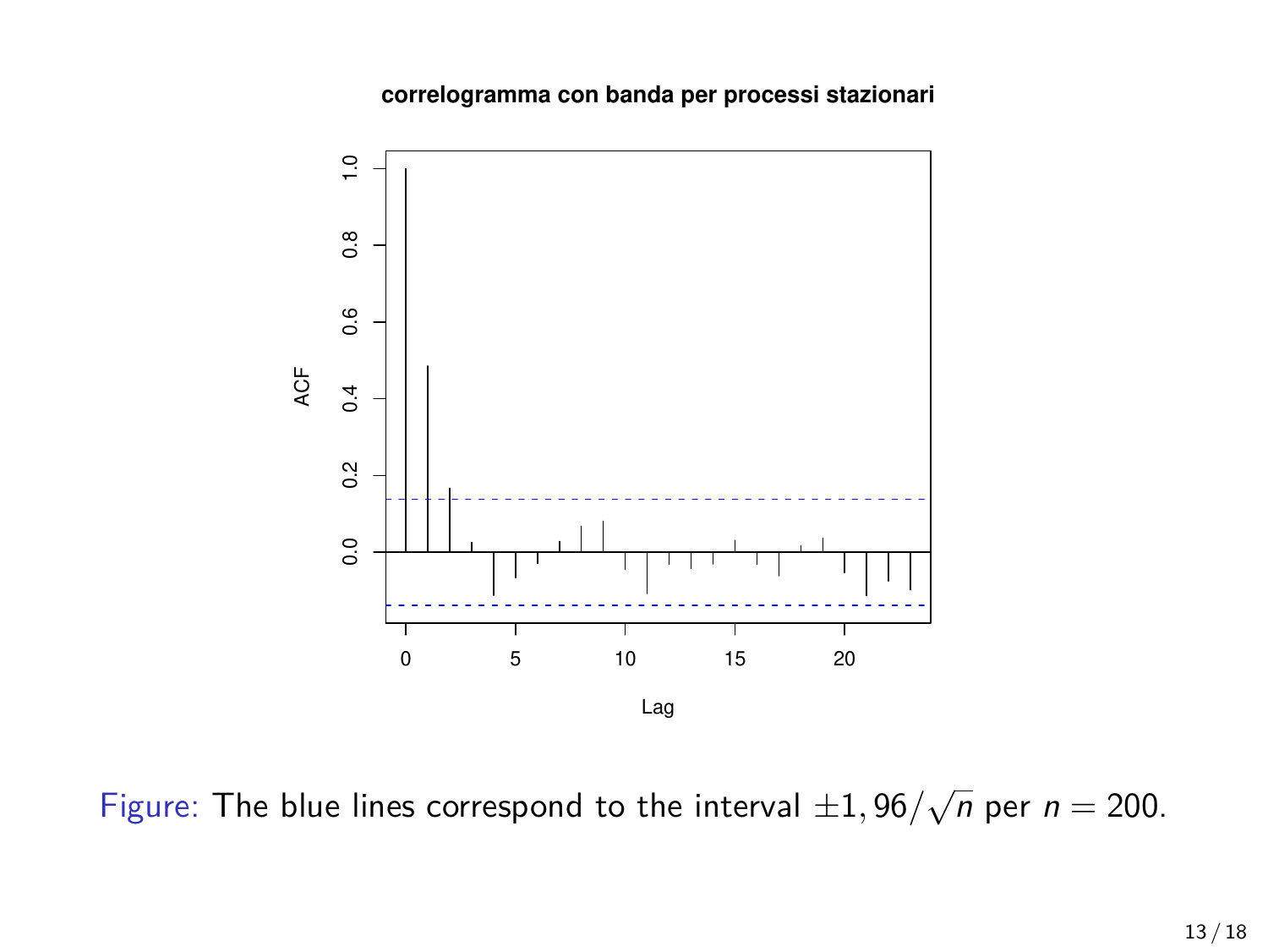## Some instruments: lag operator and differences

**o** lag operator:

$$
Bx_t=x_{t-1}
$$

• when applied twice to the series we get

$$
B^2x_t = B(Bx_t) = B(x_{t-1}) = x_{t-2}
$$

• Morel generally,

$$
B^k x_t = x_{t-k}.
$$

o difference operator:

$$
\nabla_1 x_t = x_t - x_{t-1} = (1 - B)x_t.
$$

• More generally,

$$
\nabla_k x_t = x_t - x_{t-k} = (1 - B^k)x_t.
$$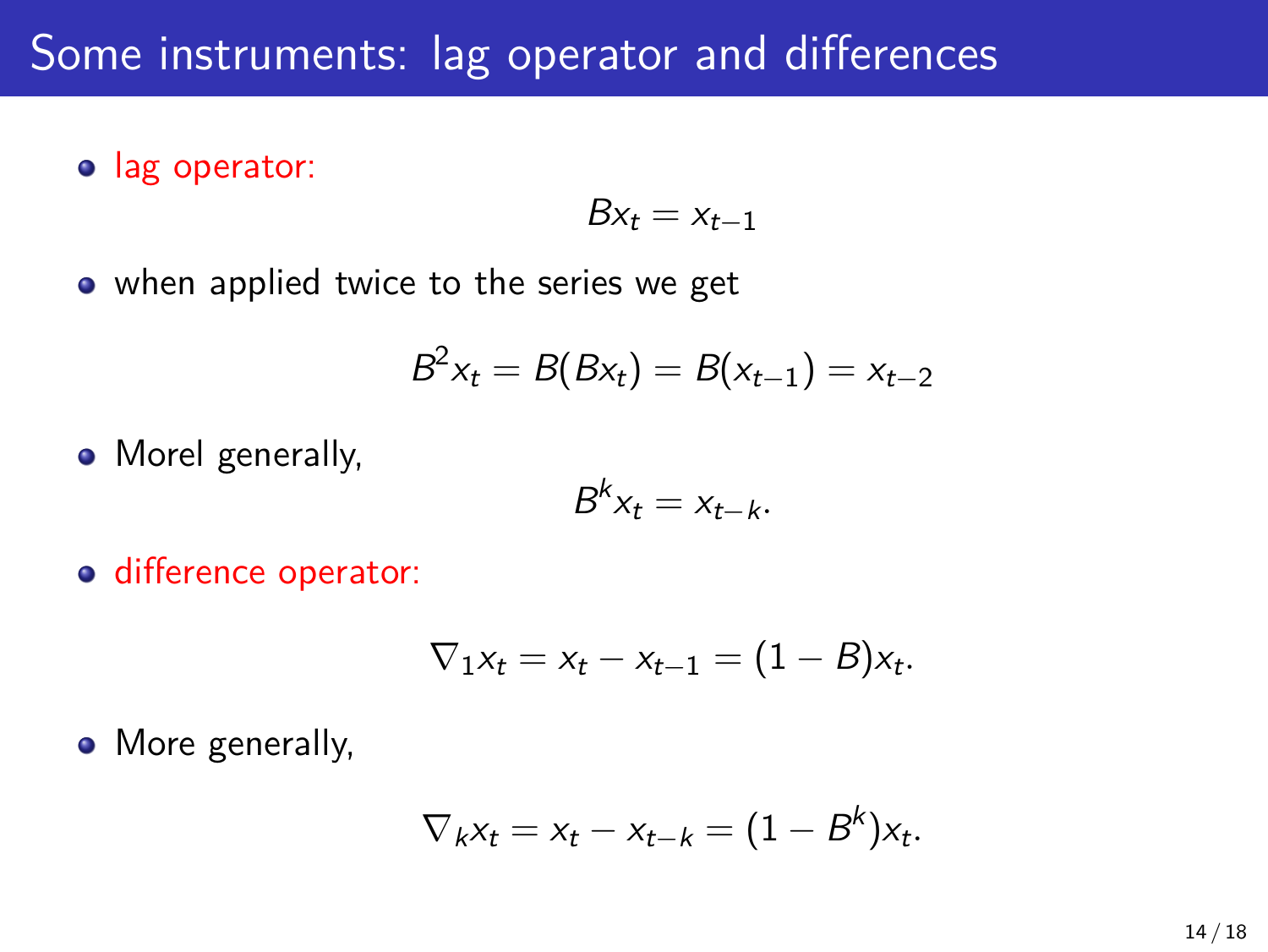- One of the most important steps in statistics is how to build models that can represent well phenomena of interest, with the goal to describe, interpret and possibly forecast them.
- Generally, a model is characterized by a relation cause-effect among the variables that is the most parsimonious that can be achieved, that is a relation that makes use of the less number of parameters to represent it.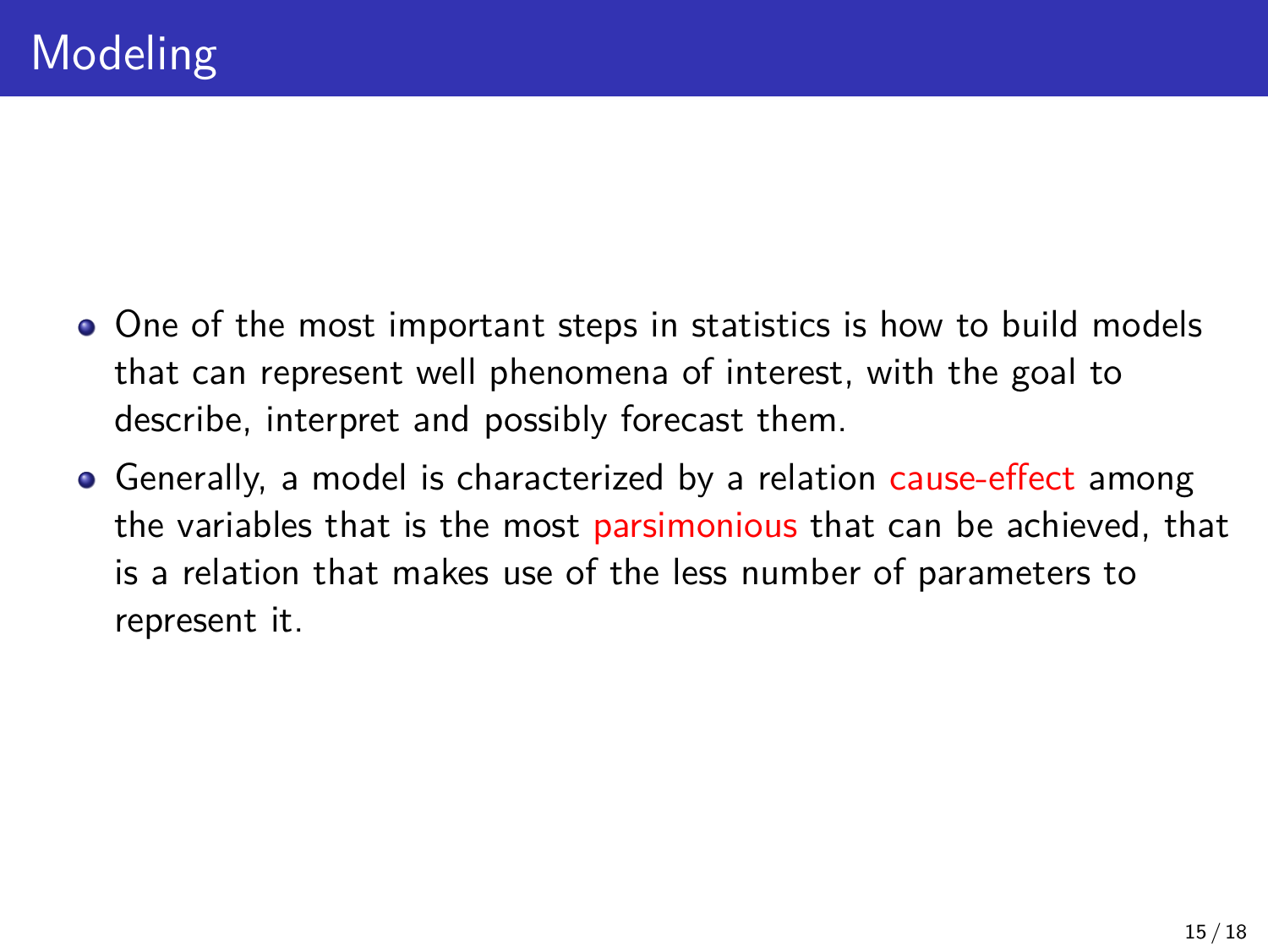• In statistics, that kind of relation is not expresses in a deterministic form such as

$$
X_t = f(X_{t-1},\ldots,X_{t-k},\theta).
$$

Rather, it includes a noise component *ϵ<sup>t</sup>* that that accounts for the randomness related with the choice of the model

$$
X_t = f(X_{t-1},\ldots,X_{t-k},\theta) + \epsilon_t.
$$

• For example, we can think of a model

$$
X_t = \alpha + \beta X_{t-1} + \epsilon_t.
$$

• The goal is to understand the model that generate the observed series.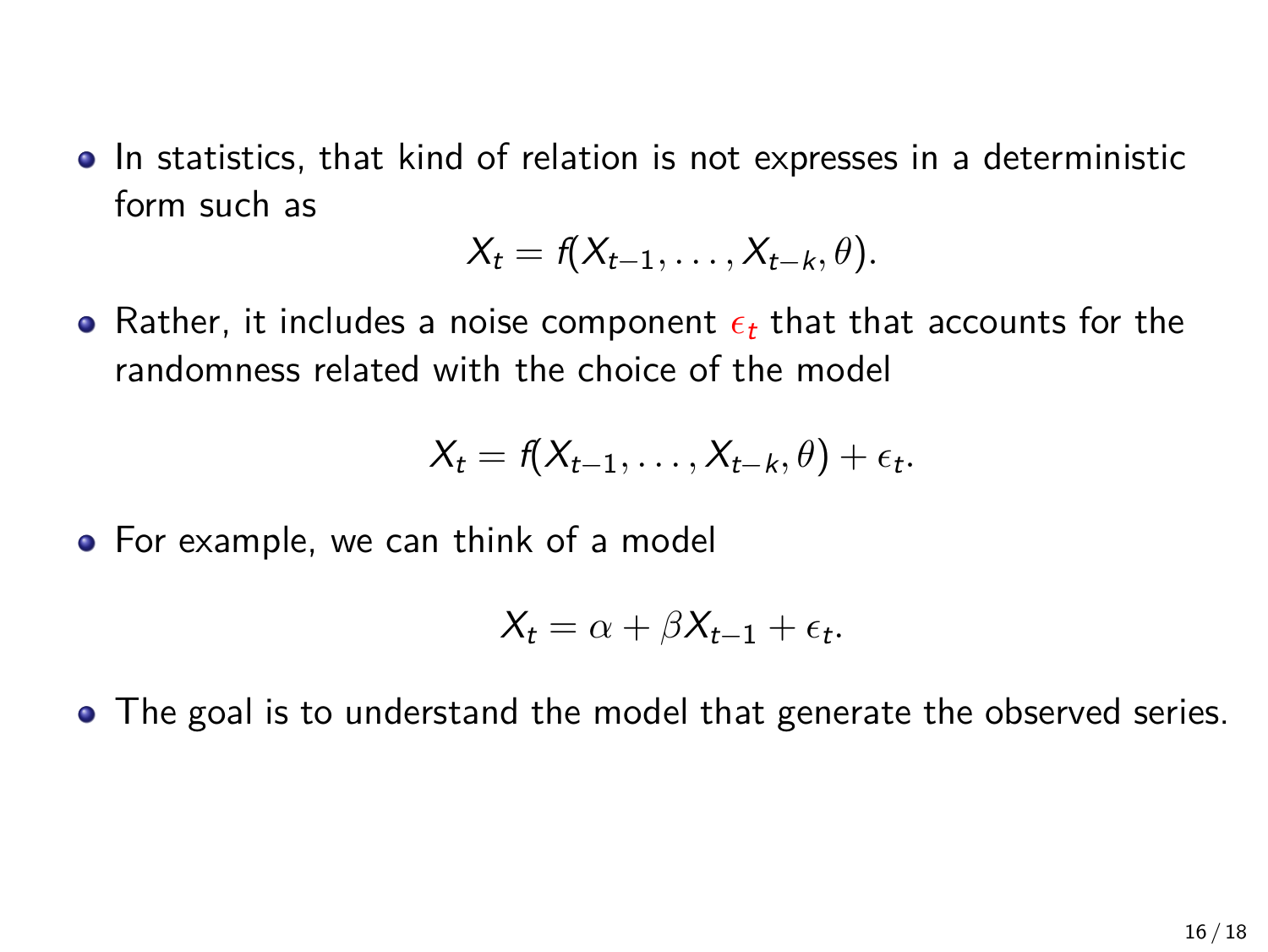- Choose a class of models that may have generated the observed series (ARMA,ARIMA,ARCH,GARCH).
- Identify the class of models in a parsimonious way, among those that better fit the observed series the model with less explanarory variables (use ACF,PACF, AIC).
- Estimate the parameters (OLS, MLE).
- Diagnostic: evaluate if the selected model fits the observed series and/or if the hypothesis about the distribution of the shock are correct.
- Use the model to forecast.